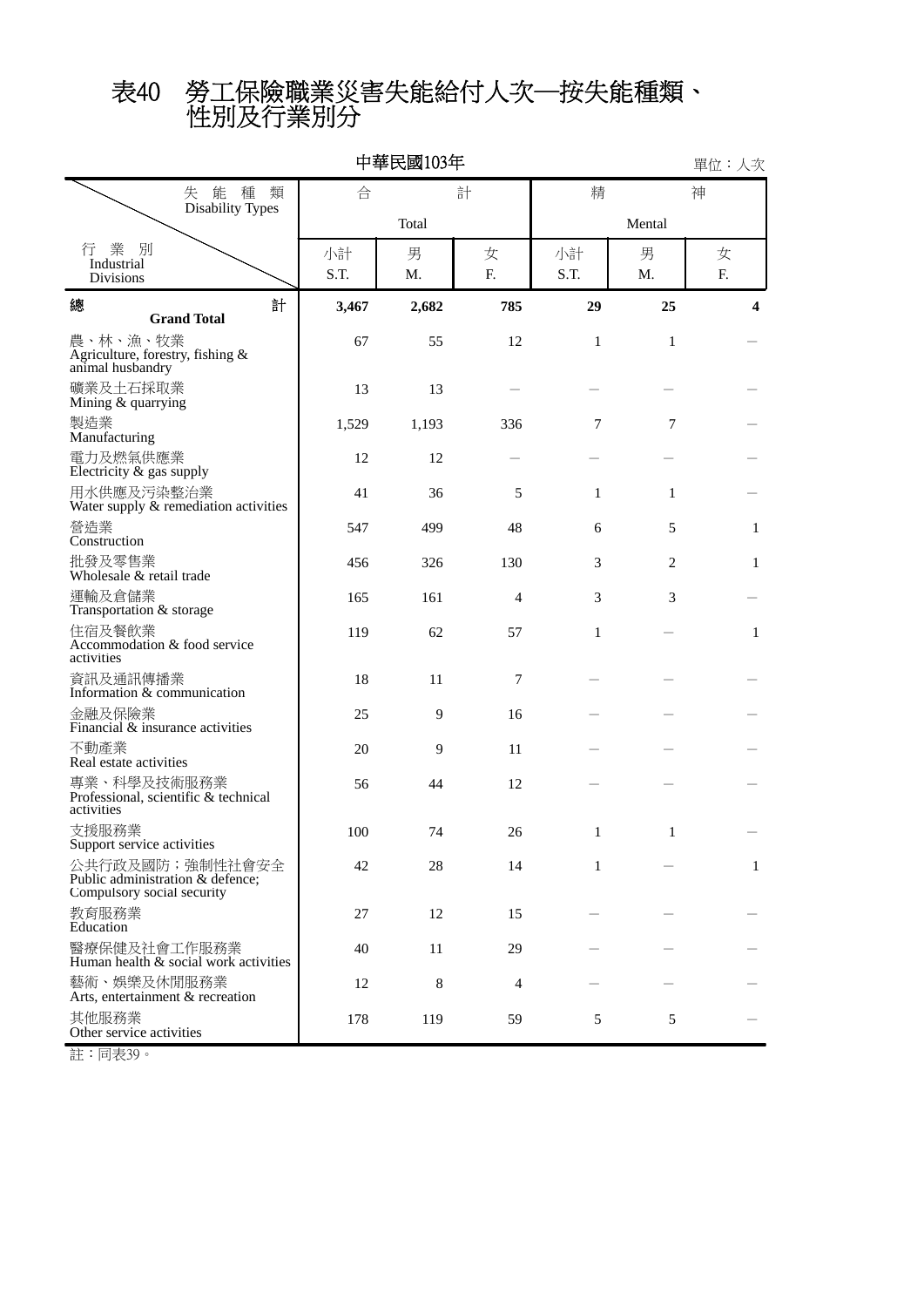|                          |                          |                             | 2014                        |                             |                |                |                |                |                |                             |                          |                | Unit: Person-case              |                          |
|--------------------------|--------------------------|-----------------------------|-----------------------------|-----------------------------|----------------|----------------|----------------|----------------|----------------|-----------------------------|--------------------------|----------------|--------------------------------|--------------------------|
| 神                        | 經                        |                             | 眼                           |                             |                | 耳              |                |                |                | 鼻                           |                          | $\Box$         |                                |                          |
|                          | Neuropathic              |                             |                             | Eyes                        |                |                | Ears           |                |                | Nose                        | Mouth                    |                |                                |                          |
| 小計<br>S.T.               | 男<br>$\mathbf{M}.$       | 女<br>${\bf F}$              | 小計<br>S.T.                  | 男<br>$\mathbf{M}.$          | 女<br>${\bf F}$ | 小計<br>S.T.     | 男<br>M.        | 女<br>${\bf F}$ | 小計<br>S.T.     | 男<br>$\mathbf{M}.$          | 女<br>${\bf F}$           | 小計<br>S.T.     | 男<br>$\mathbf{M}.$             | 女<br>F.                  |
| 412                      | 308                      | 104                         | 139                         | $117\,$                     | $\bf{22}$      | 12             | 11             | $\mathbf 1$    | $\bf 27$       | 16                          | ${\bf 11}$               | 48             | 28                             | ${\bf 20}$               |
| $12\,$                   | $\overline{9}$           | $\ensuremath{\mathfrak{Z}}$ | $\boldsymbol{7}$            | $\boldsymbol{7}$            |                | $\,1$          | $\,1\,$        |                |                |                             |                          |                |                                |                          |
| $\,1\,$                  | $\,1\,$                  |                             |                             |                             |                |                |                |                |                |                             |                          |                |                                |                          |
| 118                      | 90                       | $28\,$                      | 44                          | 34                          | $10\,$         | $\overline{4}$ | $\overline{4}$ |                | $\mathbf{9}$   | $\ensuremath{\mathfrak{Z}}$ | $\sqrt{6}$               | 14             | $\,8\,$                        | $\sqrt{6}$               |
| $\overline{\phantom{m}}$ | $\overline{\phantom{0}}$ | $\overline{\phantom{0}}$    |                             |                             |                |                |                |                |                |                             |                          |                |                                |                          |
| $\boldsymbol{7}$         | $\sqrt{6}$               | $\,1\,$                     | $\ensuremath{\mathfrak{Z}}$ | $\sqrt{2}$                  | $\,1$          |                |                |                |                |                             | $\overline{\phantom{0}}$ | $\,1\,$        | $\,1\,$                        | $\overline{\phantom{0}}$ |
| 89                       | $82\,$                   | $\boldsymbol{7}$            | 34                          | 33                          | $\,1\,$        | $\overline{4}$ | $\overline{4}$ |                | $\sqrt{2}$     | $\sqrt{2}$                  |                          | $\overline{4}$ | $\overline{4}$                 |                          |
| 57                       | $40\,$                   | $17\,$                      | $16\,$                      | $14\,$                      | $\sqrt{2}$     |                |                |                | $\overline{4}$ | $\sqrt{2}$                  | $\sqrt{2}$               | $12\,$         | $\sqrt{6}$                     | $\sqrt{6}$               |
| $30\,$                   | $30\,$                   | —                           | $\boldsymbol{7}$            | $\boldsymbol{7}$            | -              | $\,1$          | $\,1$          |                | $\overline{4}$ | $\mathfrak 3$               | $\,1\,$                  | $\mathfrak{Z}$ | $\mathfrak{Z}$                 |                          |
| 18                       | $\mathfrak s$            | 13                          | $\boldsymbol{7}$            | $\mathfrak s$               | $\sqrt{2}$     | $\,1$          | $\,1\,$        |                | $\,1\,$        | $\,1$                       |                          | $\mathfrak{Z}$ | $\sqrt{2}$                     | $\,1\,$                  |
| $\,1$                    | $\mathbf 1$              | $\overline{\phantom{0}}$    | $\,1\,$                     | $\mathbf 1$                 |                |                |                |                | $\mathbf 1$    | $\mathbf 1$                 |                          |                |                                |                          |
| $\overline{\mathcal{L}}$ |                          | $\overline{4}$              | $\,1$                       |                             | $\,1$          |                |                |                |                |                             |                          | $\sqrt{2}$     | $\,1\,$                        | $\,1\,$                  |
| $\,1$                    | $\,1\,$                  |                             | $\sqrt{2}$                  | $\,1\,$                     | $\,1$          |                |                |                |                |                             |                          |                |                                |                          |
| $\sqrt{6}$               | $\sqrt{5}$               | $\,1\,$                     | $\ensuremath{\mathfrak{Z}}$ | $\ensuremath{\mathfrak{Z}}$ |                |                |                |                | $\,1$          | $\,1$                       |                          |                |                                |                          |
| 14                       | $10\,$                   | $\overline{4}$              | $\sqrt{6}$                  | $\sqrt{5}$                  | $\,1$          |                |                |                | $\mathfrak{Z}$ | $\sqrt{2}$                  | $\mathbf{1}$             | $\sqrt{2}$     | $\,1$                          | $\mathbf{1}$             |
| $\boldsymbol{7}$         | $\sqrt{6}$               | $\,1\,$                     | $\mathbf{1}$                |                             | $\,1$          |                |                |                |                |                             |                          | $\mathfrak{Z}$ | $\overline{c}$                 | $\mathbf{1}$             |
| $\mathfrak s$            | $\sqrt{2}$               | $\ensuremath{\mathfrak{Z}}$ | $\sqrt{3}$                  | $1\,$                       | $\sqrt{2}$     |                |                |                |                |                             |                          | $\sqrt{2}$     | $\qquad \qquad \longleftarrow$ | $\sqrt{2}$               |
| $\,8$                    | $\mathfrak{Z}$           | $\mathfrak s$               | $\,1\,$                     | $\,1\,$                     |                |                |                |                |                |                             |                          | $\,1\,$        | $\overline{\phantom{0}}$       | $\,1\,$                  |
| $\sqrt{2}$               | $\overline{\phantom{0}}$ | $\overline{c}$              |                             |                             |                | $\,1$          |                | $\,1\,$        |                |                             |                          |                |                                |                          |
| $32\,$                   | $17\,$                   | $15\,$                      | $\sqrt{3}$                  | $\sqrt{3}$                  |                |                |                |                | $\sqrt{2}$     | $\,1\,$                     | $\,1$                    | $\,1$          |                                | $\mathbf{1}$             |

## **Sex and Industry Table 40 Occupational Permanent Disability Benefits, by Disability Type,**

Note: See Table 39.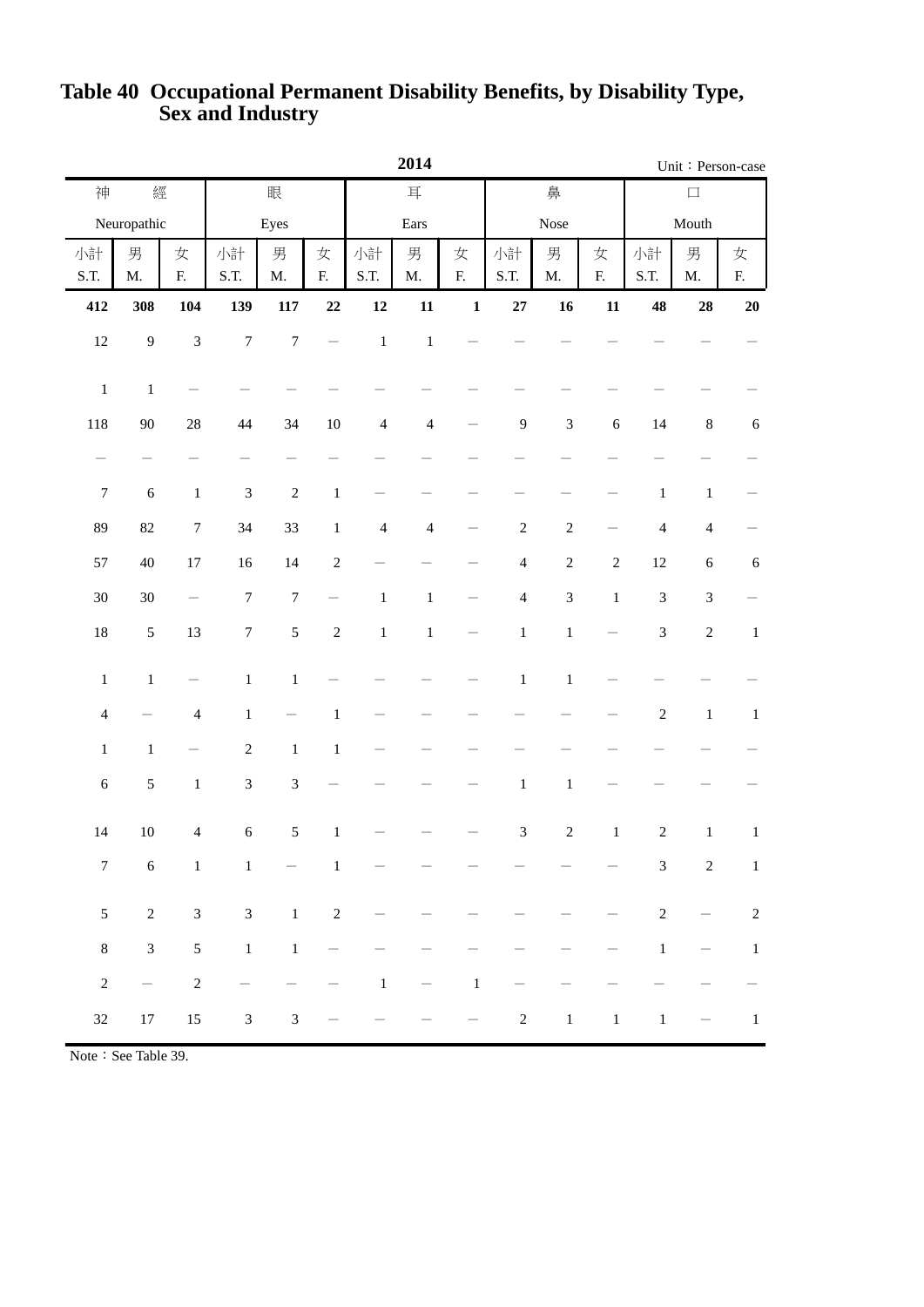# 性別及行業別分(續) 表40 勞工保險職業災害失能給付人次─按失能種類、

| 中華民國103年<br>單位:人次                                                                 |                            |                              |              |      |                |    |  |  |  |  |  |  |
|-----------------------------------------------------------------------------------|----------------------------|------------------------------|--------------|------|----------------|----|--|--|--|--|--|--|
| 能 種<br>失<br>類<br><b>Disability Types</b>                                          | 器<br>軀<br>胸<br>腹<br>部<br>臟 |                              |              |      |                |    |  |  |  |  |  |  |
|                                                                                   |                            | Viscera in chest and abdomen |              |      |                |    |  |  |  |  |  |  |
| 業 別<br>行<br>Industrial                                                            | 小計                         | 男                            | 女            | 小計   | 男              | 女  |  |  |  |  |  |  |
| Divisions                                                                         | S.T.                       | M.                           | F.           | S.T. | M.             | F. |  |  |  |  |  |  |
| 計<br>總<br><b>Grand Total</b>                                                      | 215                        | 181                          | 34           | 20   | 14             | 6  |  |  |  |  |  |  |
| 農、林、漁、牧業<br>Agriculture, forestry, fishing &<br>animal husbandry                  | $\mathfrak{2}$             | $\overline{2}$               |              |      |                |    |  |  |  |  |  |  |
| 礦業及土石採取業<br>Mining & quarrying                                                    | 9                          | 9                            |              |      |                |    |  |  |  |  |  |  |
| 製造業<br>Manufacturing                                                              | 91                         | 74                           | 17           | 4    | 3              | 1  |  |  |  |  |  |  |
| 電力及燃氣供應業<br>Electricity & gas supply                                              | 1                          | 1                            |              |      |                |    |  |  |  |  |  |  |
| 用水供應及污染整治業<br>Water supply & remediation activities                               | 2                          | 2                            |              |      |                |    |  |  |  |  |  |  |
| 營造業<br>Construction                                                               | 40                         | 38                           | 2            | 8    | 7              | 1  |  |  |  |  |  |  |
| 批發及零售業<br>Wholesale & retail trade                                                | 18                         | 14                           | 4            |      |                |    |  |  |  |  |  |  |
| 運輸及倉儲業<br>Transportation & storage                                                | 6                          | 5                            | 1            |      |                |    |  |  |  |  |  |  |
| 住宿及餐飲業<br>Accommodation & food service<br>activities                              | 13                         | 11                           | 2            |      |                |    |  |  |  |  |  |  |
| 資訊及通訊傳播業<br>Information & communication                                           |                            |                              |              |      |                |    |  |  |  |  |  |  |
| 金融及保險業<br>Financial & insurance activities                                        | 3                          | 3                            |              | 1    |                | 1  |  |  |  |  |  |  |
| 不動產業<br>Real estate activities                                                    | 5                          | 1                            | 4            | 1    |                | 1  |  |  |  |  |  |  |
| 專業、科學及技術服務業<br>Professional, scientific & technical<br>activities                 | 6                          | 5                            | 1            |      |                |    |  |  |  |  |  |  |
| 支援服務業<br>Support service activities                                               | 4                          | 3                            | 1            | 2    | 2              |    |  |  |  |  |  |  |
| 公共行政及國防;強制性社會安全<br>Public administration & defence;<br>Compulsory social security | 3                          | 3                            |              |      |                |    |  |  |  |  |  |  |
| 教育服務業<br>Education                                                                |                            | $-1$                         | $\mathbf{1}$ | 1    |                | 1  |  |  |  |  |  |  |
| 醫療保健及社會工作服務業<br>Human health $\&$ social work activities                          |                            |                              |              | 1    |                | 1  |  |  |  |  |  |  |
| 藝術、娛樂及休閒服務業<br>Arts, entertainment & recreation                                   | 1                          | 1                            |              |      |                |    |  |  |  |  |  |  |
| 其他服務業<br>Other service activities                                                 | 11                         | 10                           | 1            | 2    | $\overline{c}$ |    |  |  |  |  |  |  |